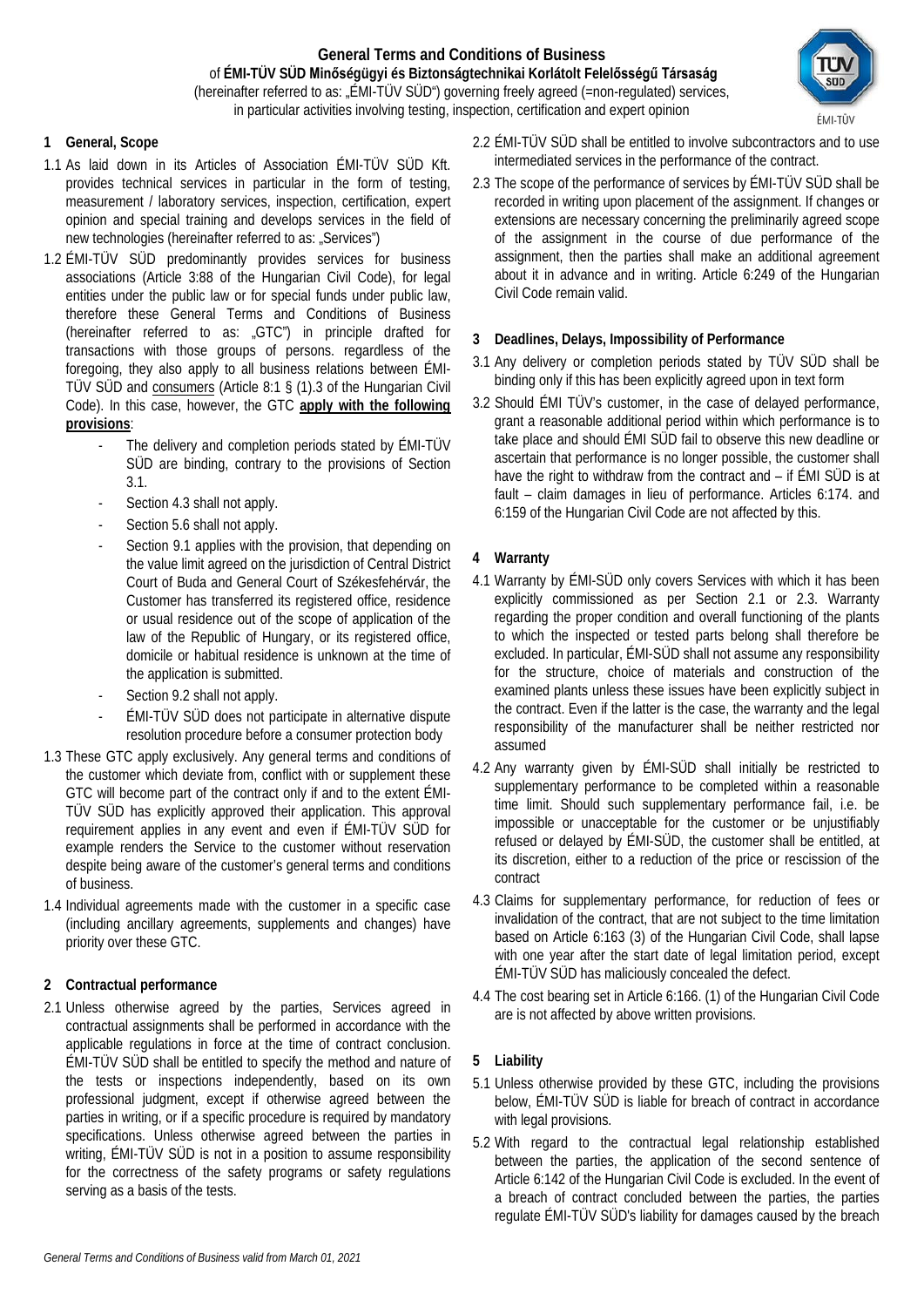#### **General Terms and Conditions of Business** of **ÉMI-TÜV SÜD Minőségügyi és Biztonságtechnikai Korlátolt Felelősségű Társaság** (hereinafter referred to as: "ÉMI-TÜV SÜD") governing freely agreed (=non-regulated) services, in particular activities involving testing, inspection, certification and expert opinion



- 5.3 The limitation of liability set in Section 5.2. is applied for the acts committed by or in breach of contract of those persons, instead of whom ÉMI-TÜV SÜD is obliged to stand by due to legal regulations and applied as well as the possible personal liability of ÉMI-TÜV SÜD's bodies, experts and other employees. It is not valid in the event that ÉMI-TÜV SÜD or the above-mentioned persons have omitted an error in bad faith, for quality assurance claims or for claims in accordance with the legal regulations on product liability.
- 5.4 For special claims relating to damages arising in connection with an activity permitted by ÉMI-TÜV SÜD outside a nuclear facility, arising from the handling of radioactive material included in the licensing decision, primarily during its transport, ÉMI-TÜV SÜD shall be liable per damage event only up to the officially required financial guarantees. Unless otherwise provided by law, for damage claims the provisions of Section 5.1.-5.4. are in force.
- 5.5 The customer must immediately notify ÉMI-TÜV SÜD in writing of any damages for which ÉMI-TÜV SÜD is liable.
- 5.6 If claims for damages are limited in accordance with this Clause 5, they shall lapse one year after the statutory starting date of the statute of limitations, unless otherwise required by law, otherwise within 3 (three) years.

# **6 Remuneration and payment terms**

- 6.1 Unless a fixed price or other calculation basis has been explicitly agreed upon, Services shall be billed in accordance with the prices valid at the time of the performance.
- 6.2 Reasonable advanced payments may be requested, and/or partial invoices covering Services already rendered may be made out, issued. Partial invoices need not to be designated as such. The receipt of an invoice does not mean that the order has been billed completely by ÉMI-TÜV SÜD. The parties agree if the Client terminates the contract for any reason, the Client is obliged to pay for ÉMI-TÜV SÜD the consideration for the work performed already.
- 6.3 According to Section 6.2. and/or in the form of a final settlement, payment for performance invoiced after takeover of the work is due within 14 days of the invoice being issued, unless the parties have

agreed otherwise. Article 6:155 of the Hungarian Civil Code is not impaired by this.

## **7 Force Majeure**

- 7.1 It shall not be considered a breach of contract if, for reasons beyond the control of either Contracting Party is unable to fulfill its obligations under the contract. Force majeure shall be those unforeseeable and unavoidable external circumstances - e.g. natural disasters (flood, earthquakes, fires, epidemics, etc.), certain political and social events (war, revolution, riots, acts of terrorism, military coups, etc.), specific public measures (embargoes, boycotts, etc.) which do not depend on the will of the Parties and directly prevent the respective Party from fulfilling its contractual obligation.
- 7.2 Contractual time limits shall be extended by the duration of the force majeure. If the duration of the force majeure exceeds 30 days, the Parties are obliged to negotiate and find a consensual solution for a possible amendment to the contract. If the conciliation is not successful within 10 days, either Party may terminate the Agreement with immediate effect, even if it is not otherwise entitled to terminate under applicable law or the Agreement, and the Parties shall promptly terminate the Agreement in accordance with the rules of impossibility, in addition, the Parties shall immediately settle the termination of the Agreement.
- 7.3 The Contracting Parties shall immediately inform each other in writing about the threat of force majeure and the occurrence and expected duration of the force majeure. The Party responsible for the late notification shall be liable for any damage resulting from late or imminent notification of force majeure.
- 7.4 The Contracting Parties agree that the contractual obligations of the Party affected by the force majeure event might be suspended for as long as the force majeure event and its consequences persist; any obligations of the other Party to provide consideration during this time shall lapse.
- 7.5 The Contracting Parties agree that the ÉMI-TÜV SÜD Kft. is entitled to suspend the performance of its contractual obligations whilst the duration of the force majeure event, without having to pay any kind of damages.
- 7.6 If the force majeure event lasts longer than six months from the first information to the other party, both parties shall be entitled to withdraw from the contract.

# **8 Secrecy, Copyright, Data Protection**

- 8.1 ÉMI-TÜV SÜD shall have the right to copy any documents submitted for perusal which are important for the performance of the order.
- 8.2 In as far as expert opinions, test results, calculations and other documents or work products that are protected by copyright (hereinafter referred to as: "Work") are prepared within the scope of the contractual performance, including in electronic form, and drafts, ÉMI-TÜV SÜD shall grant the customer a simple, non-transferable and non-sub-licensable right of use, if this is required by the purpose of the contract. Other rights are not granted or transferred. The customer may use any such Work only in complete and otherwise unchanged form, and only for the contractual purpose. In particular, any publication or duplication for marketing purposes shall require the ÉMI-TÜV SÜD's prior consent in writing.